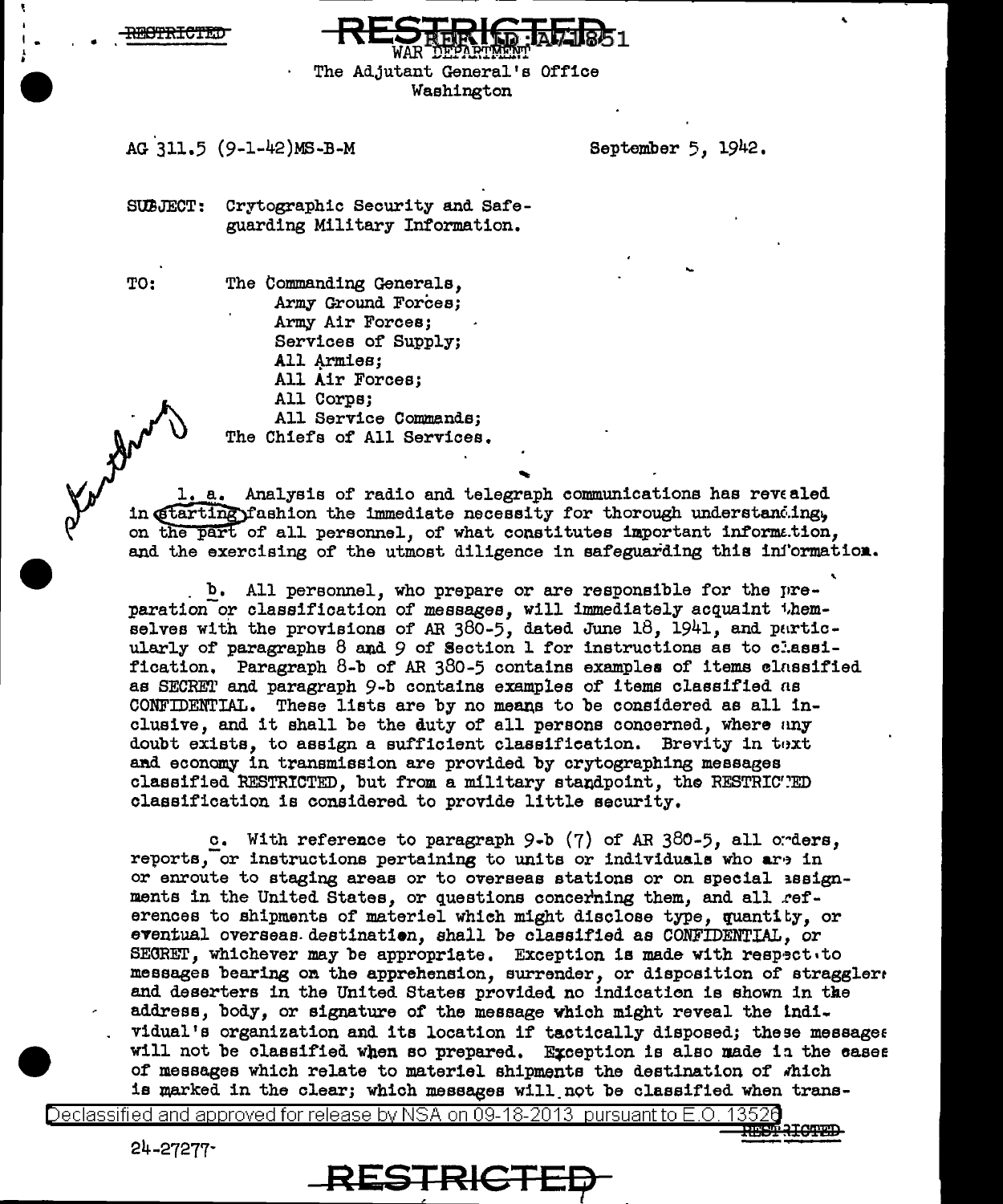## **(EF ID:A71851**

#### <u>ועיייו דסייפי</u>

mitted by means other than radio... with reference to paragraph 9-b (9), it will be noted that strength reports, designations of units, movements of troops, numbers of troops, dates or movement numbers when used together with the names of individuals or places constitute important information, and should be appropriately classified.

It is foreseen that these instructions will result in a con-2. siderable increase in the cryptographic work of the Arny. In this connection, it is directed that particular attention be given to the means of transmission of each communication and that ordinary, air, and registered mall services be used whenever possible. Routine reports upon which immediate action is not necessary or communications which will not require attention until the following day, should be sent by mail when their transmission by such means will not materially delay delivery. This is particularly applicable to communications within the United States.

3. a. In order to clarify the position that each type of communication service holds in the Army Communication System, the following rules are set forth as a guide for the personnel concerned.

The following services are unclassified whether within or b. outside the continental limits of the United States:

- $(1)$ Radio
- $(2)$ Telephone
- $(3)$ Telegraph and Cable (when operated by other than military personnel)

 $\mathcal{L}^{\text{max}}_{\text{max}}$ 

The following services are classified as RESTRICTED within  $\circ$ . the continental limits of the United States and Outside the continental limits of the United States where the services are under the control or supervision of American Military personnel, and wire facilities are employed exclusively. If messages are classified as RESTRICTED, they may be transmitted in the clear by one of the means listed below:

- Teletypewriter Exchange Service  $(1)$
- (2) Private teletypewriter service (including both Government and privately. owned facilities)
- $(3)$ Facsimile.service (excluding tolephone conversitions in relation to facsimile transmissions)
- $(4)$ Telegraph and Cable Services (when traffic functions at both ends are handled by military pursonnel exclusively)
- $(5)$ Telephone. (when equipped with a scravbling device classffied by the Chief Signal Officer as RESTRICTED)

ESTRICTEE

SECKET and CONFIDENTIAL massiges may be transmitted in the clear through these means provided appropriately clussified scrampling devices, the design and the completion of the installation of which have been approved by the Chief Signal Officer, are installed on all facilities used in transmitting these SECRET and CONFIDENTIAL messages.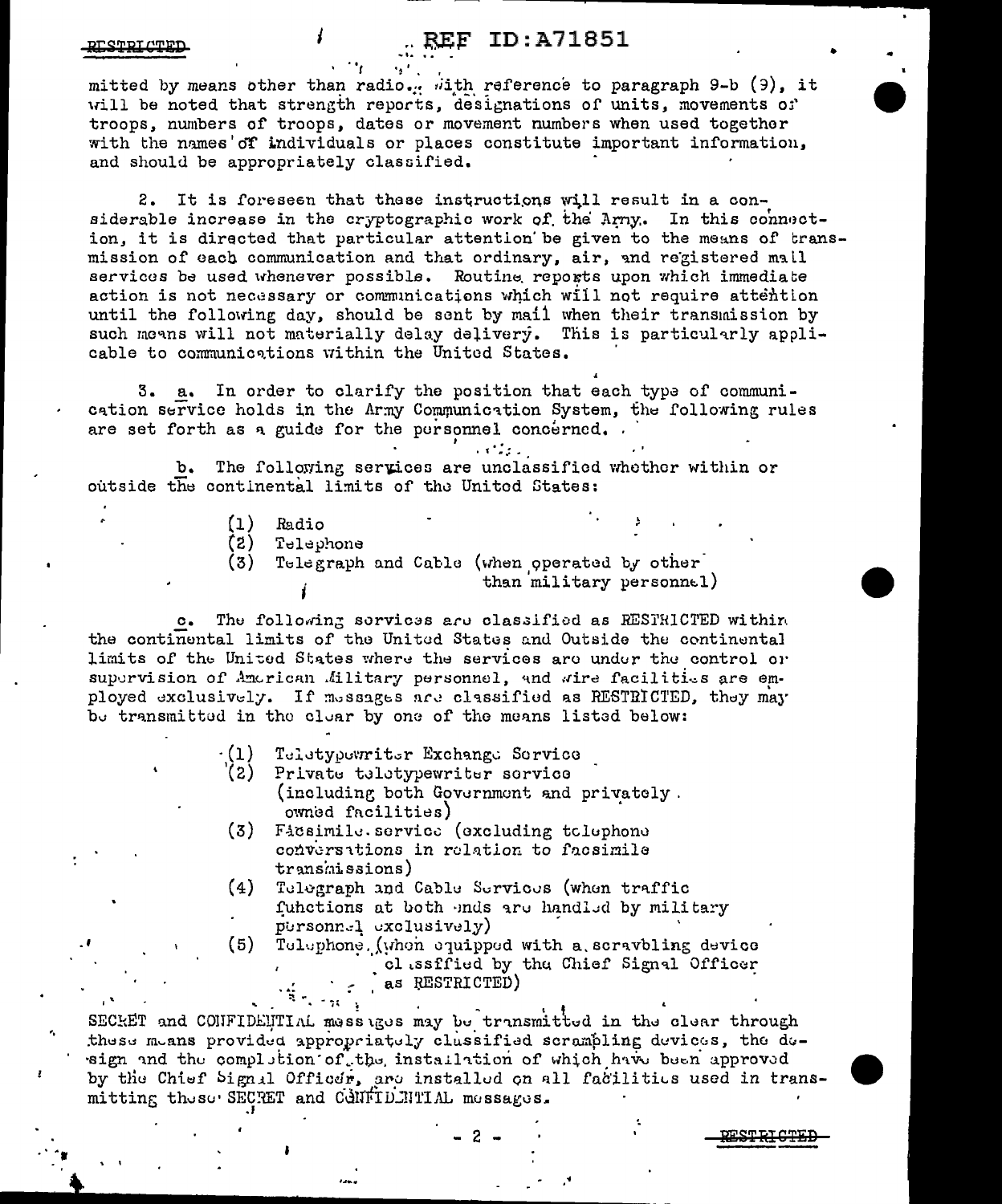#### <del>ISTRICTE</del>

### **REF ID: A71851**

d. Messages classified as SECRET or CONFIDENTIAL, Whatever-their destination, may be transmitted by the following services provided they are crytographed in the appropriate manner.

- Teletypewriter Exchange Service  $(1)$
- Private Teletypewriter
- $4T(3)$ Telegraph and Cables  $\cdot$  (4) Radio

Facsimile Service

g. Private teletypewriter service, teletypewriter exchange service, telegraph service, and the various cable services have a definite privacy reature that is not obtainable by radio propagation. Messages that are transmitted by electrical communication service will bear a normal telegraphic heading and signature as prescribed in paragraph 12, AR 105-25. Except for the address and signature, all crytographed messages transmitted via these services will follow the authorized message form and will, therefore, carry no reference in clear as on the cryptographic system or classification of the message.

The cryptographic systems in use by Nar Department today are the result of many years of experience and careful study, and are considered to be cryptographically secure. Their security cannot be maintaired, however, if continued violations of cryptographic principles are permitted in the writing of classified messages. Those individuals who draft messages will give particular attention to paragraph 36 of AR 380-5.

The reply to a classified message will not be classified lower than the message to which the reply is made, but it may be higher if the subject matter in the reply warrants such an increase in classification.

 $\therefore$   $\forall$   $\forall$   $\forall$   $\forall$  Messages will be as concise as possible consistent with clarity Commonly used conjunctions, prepositions, and articles such as "and, "for", "but", "in", "on", etc., will be eliminated whenever possible without con-"fusing the meaning to be conveyed by the message.

Stereotyped phraseology will be avoided at all times It must be kept in mind that any standardized phraseology tends to become stereotyped and the habitual use of any particular words as beginnings and gndings must be avoided. The following is a list of words and phrases which through use, have become stereotyped, and must not be used at the beginning or ending of classified messages:

> ACKNOWLEDGE **ADVANCE ADVISE ARRIVE ATTENTION** CITE **CONFIRM DEPART** ENEMY END END OF MESSAGE

PURSUANT TO IN COMPLIANCE WITH QUOTE TITLES "COMMANDING GENERAL. " ETO. **PLEASE RECEIPT RECEIVED RECOMMEND** REFER **REFERENCE** 

<u>uchio Trunui</u>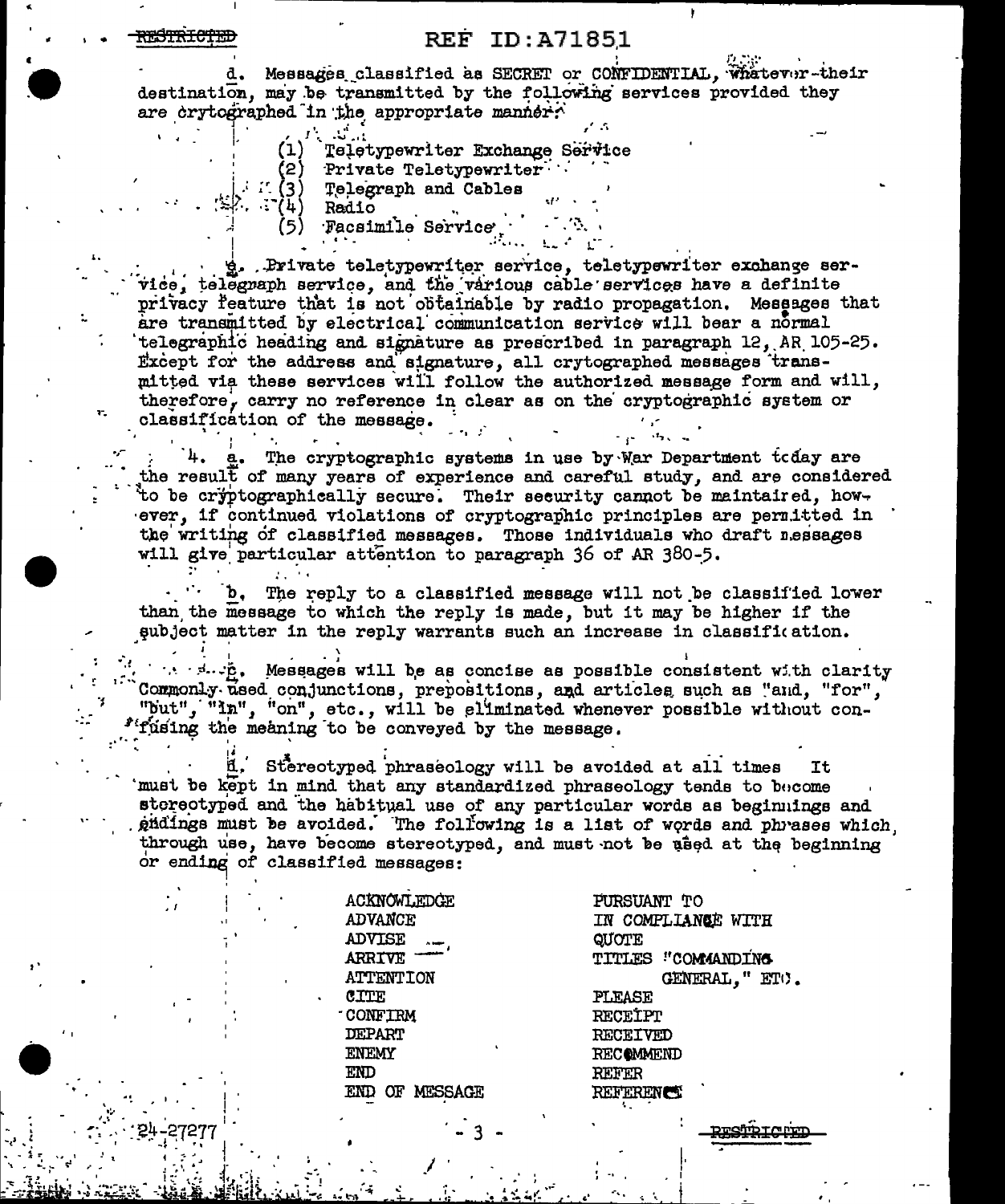| PERIOD                          | <b>REPORT</b>          |
|---------------------------------|------------------------|
| FOLLOWING                       | REQUEST                |
| FOR                             | <b>RERAD</b>           |
| FROM                            | REURAD                 |
| IN REPLY                        | YOURS                  |
| <b>OUR</b>                      | REQUESTED              |
| PARAPHRASE                      | SIGNED (INCLUDING NAME |
| $"2"$ . $ETC$ .<br>NUMBERS "1", | <b>STOP</b>            |
| THIS MESSAGE                    | UNQUOTE                |
|                                 |                        |

e. In the use of punctuation, do not habitually abbreviate. On the other hand, do not habitually spell it out. When abbreviated, "period" will be written PD, "comma" CMA. The use of the word "stop" to mean period is not encouraged because of the possibilities of confusion in the message arrising from its use. In general, the use of punctuation will be kept to a minimum. Punctuation is the most stereotyped part of any larguage.

f. Abbreviations used will adhere to AR 850-150, dated February 1, 1933, with Change No. 2. dated March 21, 1939, and War Department Circular  $#59$ , dated March 2, 1942. Abbreviations such as  $T/0$  will be written T slant 0. AR 380-5 will be written as AR three eight zero dath five. Spelling out letter sounds in the writing of abbreviations will not erdinarily be done: Example: Y will be written as Y, not as WYE. When necessar to clarify certain abbreviations, use the official phenetic word list, para. graph 181, FM 24-5.

g. Numbers will be written as cardinal numbers; Example: 1270 will be written as one two seven zero; July 17 will be written as July one seven.

h. Direct quotations from classified messages will not included in subsequent classified messages. Direct quotations from press releases, or other unclassified documents will not be included in classified messages. Before including information from unclassified sources in a classified message, or before disseminating information ircluded in classified messages, the information will be paraphrased. All paraphrases will be made in accordance with the provisions of paragraph 38, AR 380-5.

. 1. Literal and paraphrased versions of classified messages will be safeguarded with the same degree of security as the cryptographed versions.

**RESTRICTED**